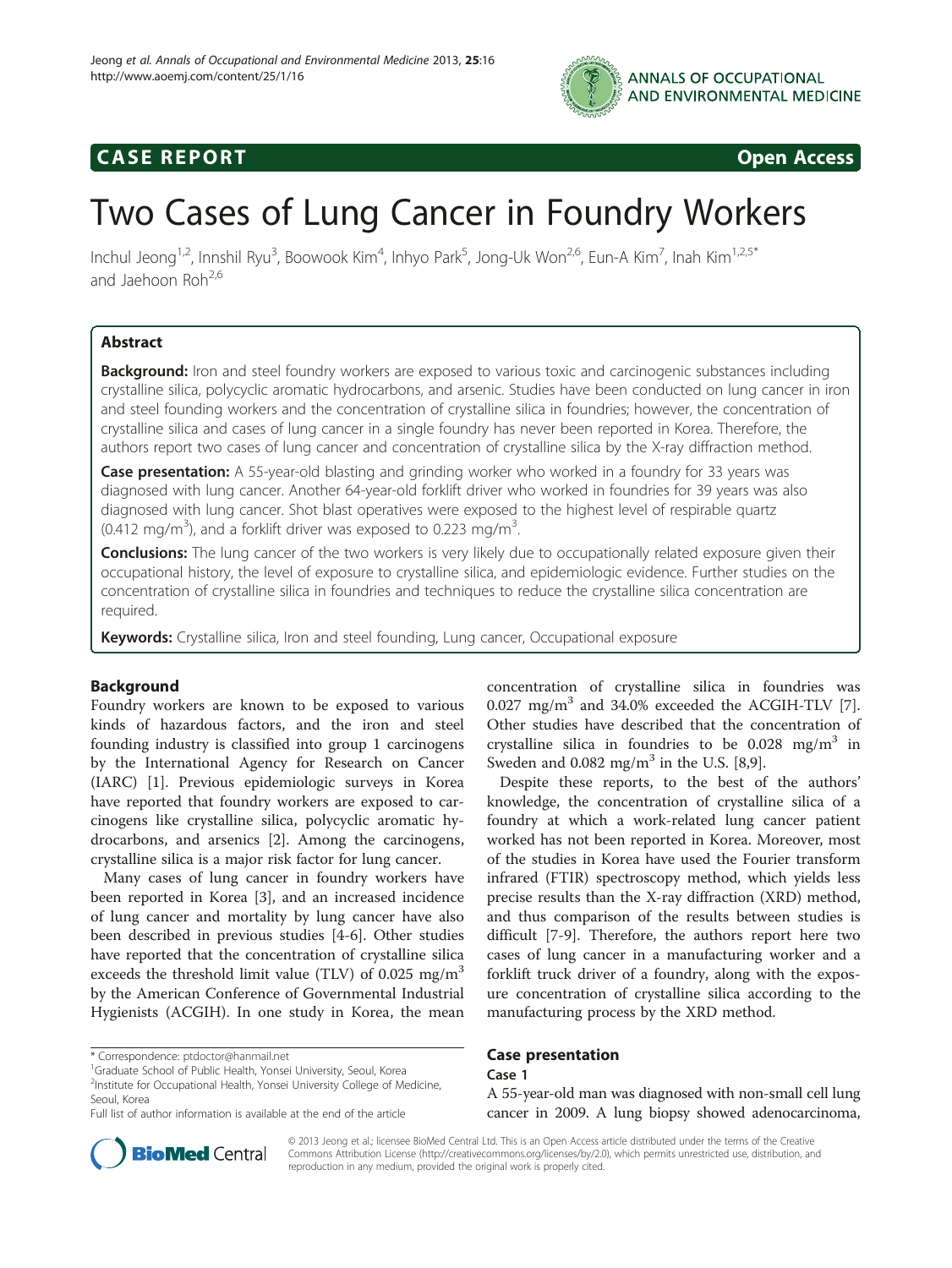and additional tests (bone scan, spine MRI, PET-CT, lymph node biopsy) showed multiple bone, liver, and lymph node metastases (T3N3M1). He died 30 months after the initial diagnosis during chemotherapy.

He had no medical history other than hypertension, and the health insurance records showed no respiratory problems other than bronchitis and upper respiratory infection. Special health examination records also showed no abnormality other than hypertension. He was a nonsmoker and social drinker, and enjoyed mountain climbing during his leisure time. His mother was diagnosed with lung cancer. He had no notable experience during his military service.

He worked at a foundry in Incheon, Korea beginning in 1976. From 1976 to 1993, he worked in the molding process, and worked in the shot blasting and grinding process from 1994. He was a day-shift worker and worked from 8 AM to 6 PM. He had never worked at another company.

# Case 2

A 64-year-old man was diagnosed with non-small cell lung cancer in 2010. In the general health examination, the chest X-ray result was 'not yet diagnosed' and pulmonary tuberculosis was diagnosed in the reexamination. He was treated with tuberculosis medications for 6 months; however, his symptoms were aggravated. He was transferred to another hospital and a chest CT and lung biopsy showed non-small cell lung cancer (T3N3M0, Figure 1). He died 15 months after presenting with the initial abnormality during chemotherapy and radiation therapy.

He had a history of hypertension, and his general health examination records showed cardiomegaly and arrhythmia. His special health examination records showed no abnormality; however, he had not been able to receive special health examinations when he had been employed as a

subcontractor. He had a 35- to 40-pack-year history of smoking and consumed approximately 70 g of alcohol 3 to 5 times a week. He had no specific family history or notable experience during his military service.

He started forklift truck driving in 1971 and worked at another company until 1987. In 1987, he was employed at the foundry. From 1987 to 2001, his task was to move primary products (products before the shake-out process) or secondary products (products after the shake-out process) to the next process, and mainly worked around the areas of shot blasting and grinding. From 2001, his task changed to moving waste sands from the foundry to a disposal facility. He retired in 2004; however, was employed at a sub-tier supplier with the same task. His work schedule was rotating 12 hour shift.

## Outline of the company

The foundry, established in 1975, produces automobile engine parts. It was spun off in 2001 and is a subcontractor now. There are approximately 270 employees. The sub-tier supplier, where the patient of case 2 worked after retirement, provides manpower to the subcontractor. The sub-tier supplier employs approximately 50 manufacturing workers and forklift truck drivers. The patient of case 1 mainly worked at the shot blasting and grinding area. Shot blasting and grinding are the processes of removing the remaining sands using hammers and grinders after the cast has been removed. The manufacturing process of the foundry is described in Figure [2.](#page-2-0)

# Materials safety data sheet and working environment measurement results

According to the materials safety data sheet, the molding sand contains 35-40% quartz. Previous working environment measurements found that, from 2004 to 2010, the

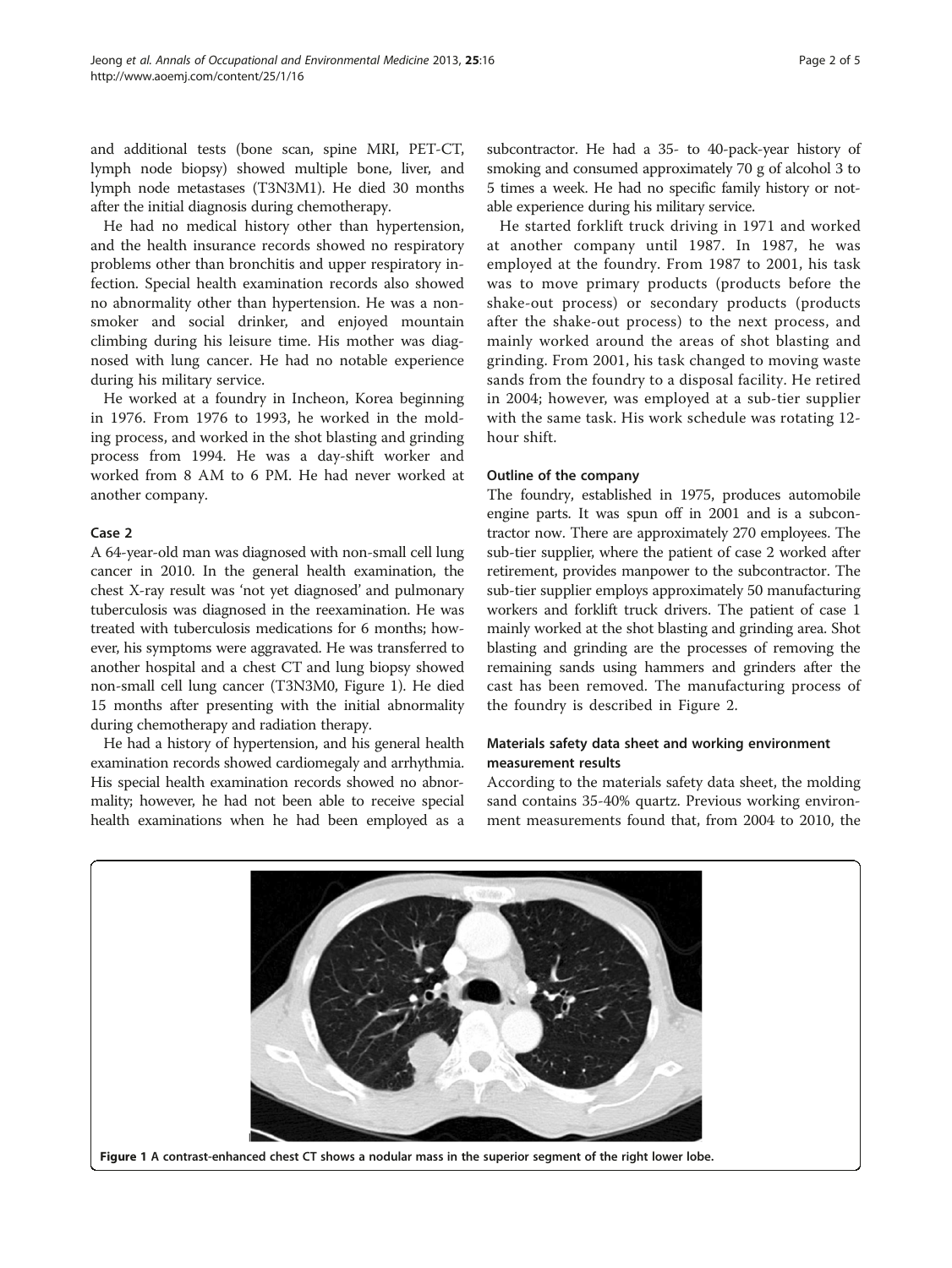<span id="page-2-0"></span>

concentration of mineral dust consistently exceeded the Korean Ministry of Employment and Labor (MOEL) TLV (2 mg/m<sup>3</sup> and 5 mg/m<sup>3</sup> for mineral dust containing crystalline silica  $\geq 30\%$  and <30%, respectively), and the highest concentration level was 47.8 mg/m<sup>3</sup>. Until 2010, the gravimetric method was used to determine mineral dust concentrations, and FTIR spectroscopy was used to determine respirable quartz concentrations. In 2011, the mean concentration was  $0.03$  mg/m<sup>3</sup>, and the highest concentration was  $0.54$  mg/m<sup>3</sup>.

# Exposure assessments of crystalline silica and heavy metals

Exposure measurements of crystalline silica and heavy metals were performed in April 2012, targeting the processes at which the two patients worked (shot blasting, grinding, auto-molding, and forklift driving). Personal sampling of crystalline silica and heavy metals was performed for 2 shot blasting workers, 2 grinding workers, an auto-molding worker, and a forklift truck driver. The sampling time was 6 hours and exposure was calculated as an 8-hour time weighted average (TWA) concentration.

The concentration of crystalline silica was determined by the National Institute for Occupational Safety and Health (NIOSH) 7500 method [[10\]](#page-4-0). Using a GS-1 cyclone (SKC, USA), respirable dust was collected on a polyvinyl chloride filter (37 mm, 5 um). After high temperature ashing, the residue was redeposited on a silver filter (25 mm, 0.45 um), then analyzed by XRD (D8 Advance, Bruker, Germany). The concentration of heavy metals was determined by the NIOSH 7300 method [[10\]](#page-4-0). Total dust was collected on a mixed cellulose membrane filter (37 mm, 0.8 um) and processed with acid. It was then analyzed by inductively coupled plasma mass spectrometry (DRC-e, Perkin Elmer, USA).

The concentration of crystalline silica exceeded the MOEL-TLV of 0.05 mg/ $m<sup>3</sup>$  by at least three times in all of the samples. The concentration of the sample from the shot blasting worker was  $0.412$  mg/m<sup>3</sup>, the highest among all of the samples, and the concentration of the sample from the forklift driver was also high (0.223 mg/ m<sup>3</sup>). Moreover, cristobalite was found in the samples from the shot blasting worker and auto molding worker.

However, in the case of heavy metals, no sample exceeded the MOEL-TLV of chromium, manganese, and iron. Nickel, arsenic, and cadmium were not detected in any of the samples (Table [1](#page-3-0)).

# **Discussion**

Foundry workers are exposed to various kinds of lung carcinogens. Crystalline silica, asbestos, formaldehyde, chromium, nickel, cadmium, and polycyclic aromatic hydrocarbons including benzo(a)pyerene, which workers can be exposed to, are classified as group 1 carcinogens by the IARC [[1](#page-4-0)]. The patients reported in this paper were a worker who worked in the molding and surface cleaning process, which are the main manufacturing processes of a foundry, and a forklift truck driver, who was indirectly exposed to the hazardous factors. However, in all of the industrial processes tested, the concentration of crystalline silica exceeded the MOEL-TLV, as well as the ACGIH-TLV.

There are several suggested mechanisms by which crystalline silica induces lung cancer. First, crystalline silica and quartz-exposed macrophages and epithelial cells generate reactive oxygen species, which directly damage DNA. Second, quartz depletes antioxidant defenses in the lung and enhances oxidative damage. Third, inhaled crystalline silica injures alveolar macrophages and impairs clearance, thereby increasing the secretion of chemokines and cytokines [\[1](#page-4-0)].

A number of studies have investigated the effect of foundry working on lung cancer. In a study conducted in Korea, the standardized incidence ratio (SIR) of lung cancer was 1.45 (95% confidence interval (CI) 1.11-1.87) among foundry workers compared to the normal population, and the SIR (95% CI 1.09-2.12) was 1.55 among those who worked more than 10 years. In addition, the standardized rate ratio of lung cancer was 3.06 (95% CI 1.22-7.64) among molders and core makers, and 2.63 (95% CI 1.01-6.84) among fettlers compared to office workers [\[4](#page-4-0)]. In studies targeting foundry workers and lung cancer, the standardized mortality ratio (SMR) of lung cancer was 163.9 (95% CI 123.9-223.0) compared to the normal population in Germany, the odds ratio for death was 1.66 (95% CI = 1.16-2.38), the SMR was increased (SMR 3.98, 95% CI 1.41-16.6 among 4th quartile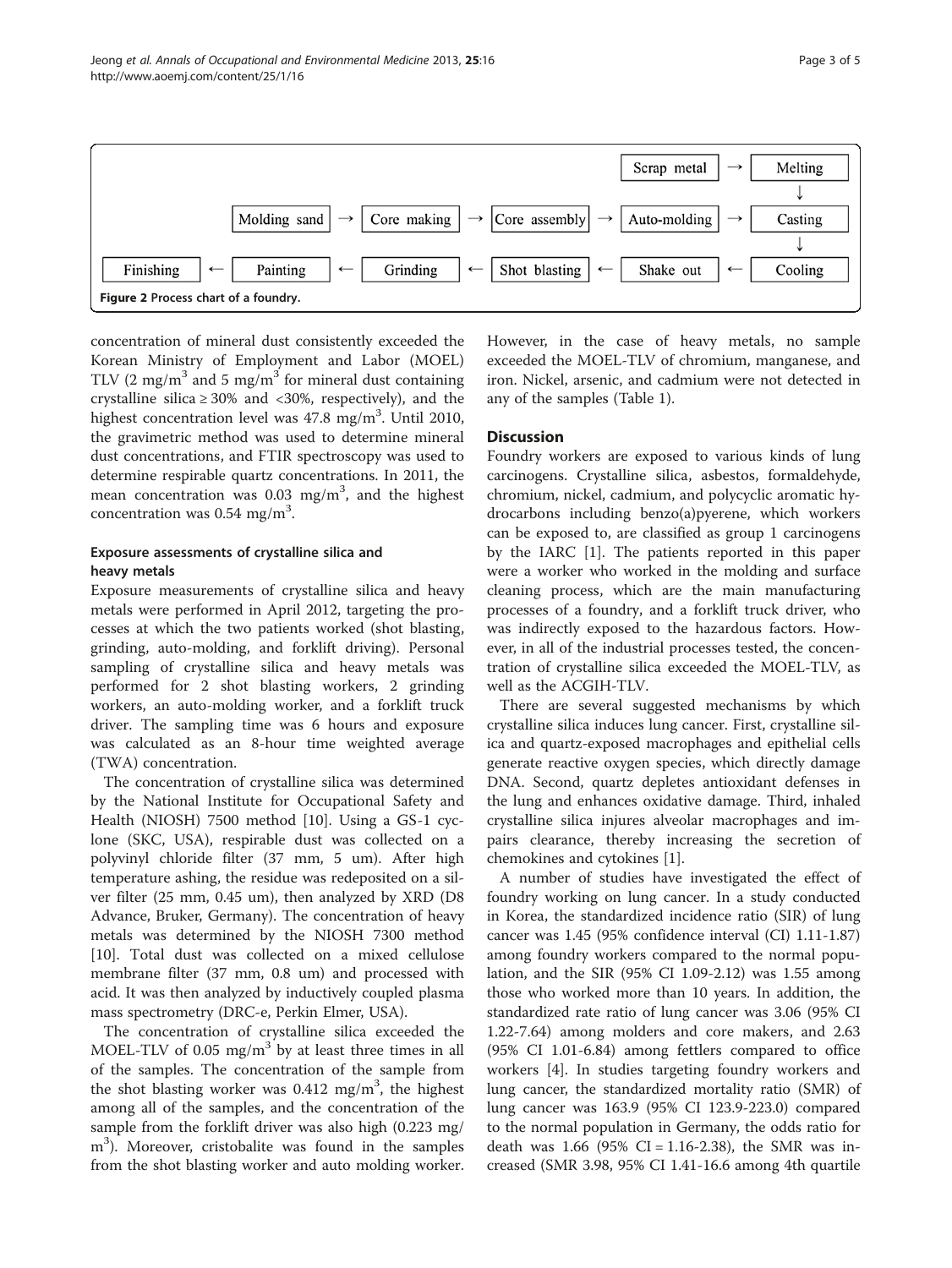|                       | Crystalline silica (mg/m <sup>3</sup> ) |                         | Chromium             | Manganese  | Iron                 |
|-----------------------|-----------------------------------------|-------------------------|----------------------|------------|----------------------|
|                       | Respirable quartz                       | Respirable cristobalite | (mq/m <sup>3</sup> ) | $(mq/m^3)$ | (mg/m <sup>3</sup> ) |
| Shot blast 1          | 0.412                                   | $<$ LOD                 |                      |            |                      |
| Shot blast 2          | 0.153                                   |                         |                      |            |                      |
| Grinding (fettling) 1 | 0.161                                   |                         | 0.007                | 0.013      | 0.995                |
| Grinding (fettling) 2 | 0.281                                   |                         | 0.013                | 0.003      | 0.105                |
| Auto-molding          | 0.250                                   | $<$ LOD                 | 0.005                | 0.003      | 0.103                |
| Forklift truck        | 0.223                                   |                         | 0.006                | 0.007      | 0.608                |
|                       |                                         |                         |                      |            |                      |

<span id="page-3-0"></span>Table 1 Exposure assessments of crystalline silica, chrome, manganese, and iron

LOD: limit of detection.

of exposure compared to 1st quartile) in the U.S., and the proportional mortality ratio was 1.2 (95%  $CI = 1.0$ -1.6) in China [\[5,6,11,12](#page-4-0)].

The concentration of respirable quartz in this company was  $0.153$ -0.412 mg/m<sup>3</sup>, which is not greatly different from the highest concentration of the 2011 working environment measurement result of 0.542 mg/m<sup>3</sup>. This is 3 to 8 times the value of the MOEL-TLV and 6 to 16 times the value of the ACGIH-TLV, which is higher than the previously reported concentration in Korea. In two studies in Korea, the concentration of crystalline silica in foundries was 0.022-0.046 mg/m<sup>3</sup> and 0.027-0.043 mg/  $m<sup>3</sup>$  [[7,13\]](#page-4-0). One possible explanation is that most of the previous studies were conducted in foundries with less than 100 workers, while the number of workers in the company reported in this study was approximately 500 (including the number of workers at the sub-tier suppliers), and the products manufactured by the company are relatively large in size; therefore, a considerable amount of molding sand might be used. Another explanation is that due to the inappropriate control of dust, a large amount of old waste sand had piled up in the workplace and could easily be scattered. Further, there were problems in the local ventilation system; for example, the workers work between the source of dust and the ventilation ducts, and fans directed at the workers' faces. In case of the forklift truck, the risk of exposure was present because there was a great deal of dust inside. Furthermore, there were no ventilators in the disposal facility.

Cristobalite was detected in the shot blasting and auto molding process. Cristobalite is formed from crystalline silica by phase transition and is known to have higher toxicity than quartz. There was a possibility of higher exposure in the 1970s to 1990s than in the 2000s, based on the workers' comment that the working environment was poorer in the past and they started to wear personal protective equipment beginning in the mid-1980s. In addition, there was a possibility of asbestos exposure. According to the co-workers of the patients, they used a cover suspected to have been made out of asbestos to

cover the furnaces. Though the authors could not identify any asbestos-related materials, the possibility of asbestos exposure cannot be fully excluded because there are reports of asbestosis, asbestos-related radiologic changes, and an increased SMR for mesothelioma in foundry workers [\[14](#page-4-0)-[16](#page-4-0)].

In this case report, the XRD method was utilized to analyze crystalline silica, which is a most widely used method internationally. Although the FTIR spectroscopy method is most widely used in Korea, it is more prone to interference and difficult to detect cristobalite [\[17](#page-4-0)]. The measurement was performed in the processes of shot blasting, grinding, auto molding, and transporting, and the results for the manufacturing processes and transportation were similar, which is consistent with a previous study [\[8](#page-4-0)].

There are some limitations in this study. First, the working environment measurements were performed only in one company, and number of workers sampled was 6, which is not large enough to generalize the results. Second, whether the concentrations measured in this study represent the usual concentrations of the company is not certain because the amount of output at the time is not clearly understood. However, the result is reliable because the measurement was thoroughly performed under the supervision of an industrial hygienist. The strength of this study is that the exposure concentration of the forklift truck driver was compared to that of workers of other processes, including sub-tier supplier workers.

#### Conclusions

In conclusion, the patients' lung cancer was likely due to occupationally related exposure including crystalline silica. Therefore, a specific occupational health management system is required for industries with sufficient evidence of carcinogenicity. Strategies for health care to indirectly exposed workers like forklift truck drivers are also required, as the workers are excluded from special health examinations and working environment measurements. In addition, large-scale studies on the